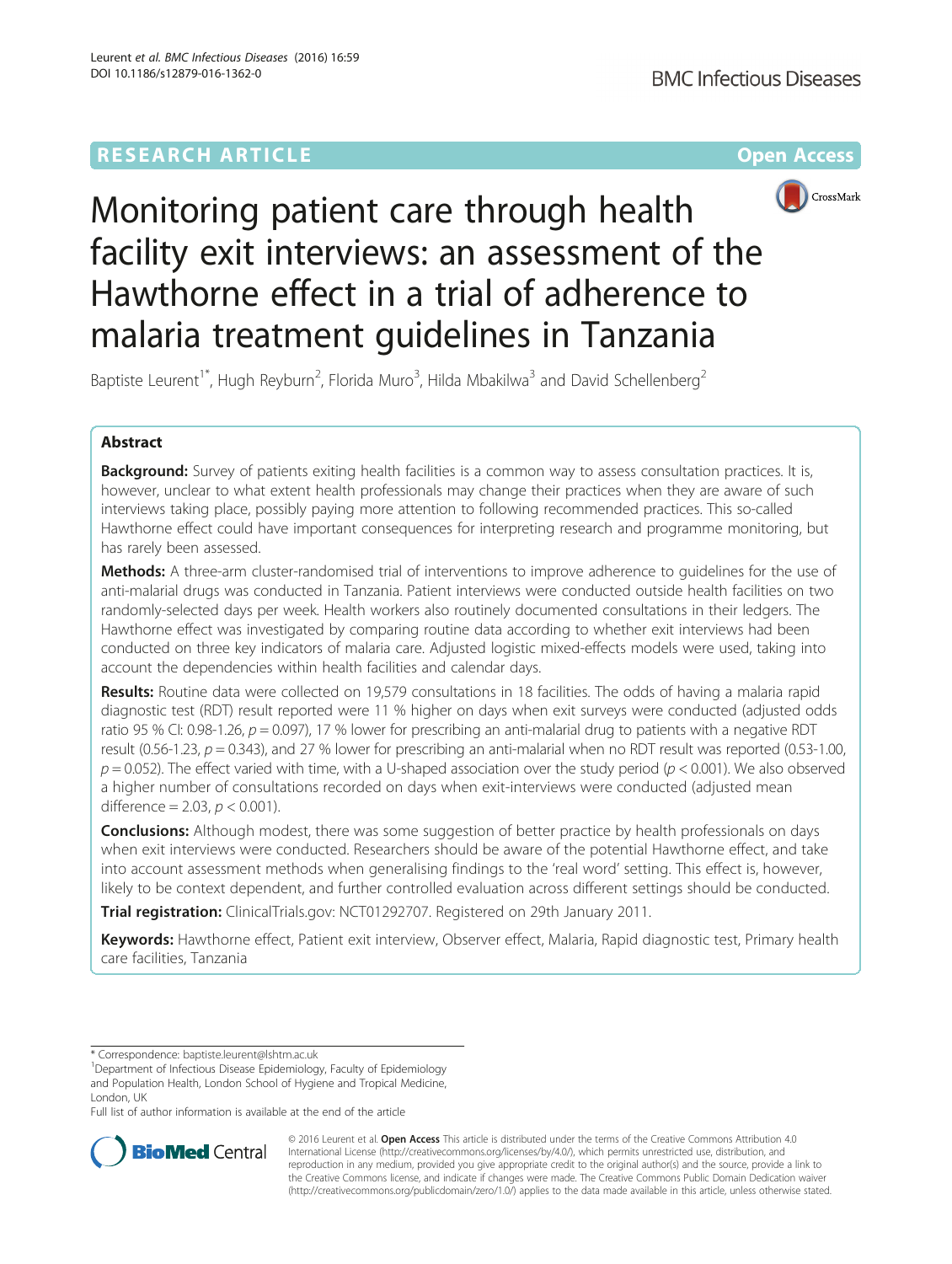### Background

Observation of clinical consultations is an important and frequently used tool to assess the quality of care, but the process of observation may itself change how clinical staffs behave. This effect is generally referred to as "Hawthorne effect", from the industrial experiment of the 1920's where worker's productivity increased with every change made to the working conditions [[1, 2\]](#page-8-0). Patient Exit Interviews involve an assessment of the patient as they leave a health facility. Typically a researcher will be stationed outside a health facility and will ask a series of questions, and possibly repeat a physical examination and/or clinical investigations, as patients leave the health facility. It is assumed that recall of the details of procedures in the health facility will be better when asked so soon after the consultation compared to retrospective alternatives.

If conducting such exit interviews affects the consultations, data collected through exit interviews could give a distorted picture of "real-life" consultations, with implications for program evaluation and implementation. The importance of the Hawthorne effect has been widely discussed in the literature [\[3](#page-8-0)–[5\]](#page-8-0) but has rarely been rigorously assessed [[6](#page-8-0)]. In this paper, we document an assessment of the Hawthorne effect when exit interviews were conducted, as part of a randomised trial evaluating malaria diagnostic and treatment training in Northern Tanzania, by looking at routinely recorded health information. We sought to investigate the following hypotheses: i) documented malaria diagnostic and treatment practices differed when patient exit-interviews were conducted, ii) the difference also affected the recording of routine information not related to the trial outcomes, and iii) there were changes in the difference over time, as health workers became used to the exit interviews.

## **Methods**

### Trial setting

Data for this study were derived from the Targeting Artemisinin Combination Trial (TACT), a 3-arm cluster-randomised trial of different training interventions to improve the use of malaria rapid diagnostic tests (RDTs) among health workers in primary care facilities [[7, 8\]](#page-8-0). The trial took place in two districts in northeast Tanzania in 2011–2012. This analysis was based on data collected in the Kilimanjaro region, a predominantly rural district with a relatively low malaria transmission and peak transmission seasons in April to June, and November to December. Participating primary care facilities (clusters) were randomised to one of three intervention arms. All prescribing health workers at the study facilities received the standard two-day national training on RDTs, where they were taught how to perform a RDT, and the recommended prescription practice (Artemisinin-based Combination Treatment (ACT) for positive test result, and no anti-malarial for negative test result) [\[9](#page-8-0)]. In addition health workers from the two intervention arms participated in three sessions of interactive training, aimed at reflecting on the change in practice and making it sustainable. The third arm also included the distribution of posters and patients leaflets to enhance demand for RDTs. The primary outcome of the trial was the proportion of patients with a non-severe, non-malarial illness being prescribed an approved antimalarial drug in a consultation for a new illness episode.

### Routine records

Health workers in primary care facilities in Tanzania are expected to keep a register of all their consultations. This Health Management Information System (HMIS, called MTUHA in Tanzania) includes a ledger where the health worker is supposed to record each patient's details, diagnoses and treatments. Each health worker has his own book. Records are aggregated and reported to the district level each month, with a summary of the number of patients seen by age (less than or over five years) and first diagnosis. As part of the trial, MTUHA records were modified to include information on fever and RDT result.

#### Data collection

Trial outcomes were measured using patient exit surveys on 2 randomly-varied days per week throughout the trial. An exit survey interviewer was recruited from the nearby population using criteria of literacy and availability and given 2 days of training on site. On each day of the exit survey the interviewer notified the health staff of their presence. Survey dates changed occasionally from the initial schedule, due to practical issues such as weather conditions or interviewer availability.

The dispensary MTUHA register was inspected at the end of each survey day to extract the RDT result for each patient (identified on the basis of name, age and order seen), which served as a secondary source to validate exit interview information. Each dispensary was visited every four to six weeks by a research assistant to check on RDT and other essential supplies and to take a photograph of pages in the clinic register since the last visit. Health workers were informed of this and were told the RDT result was to be extracted.

A sample of the register data photographs were selected for data entry. Samples were taken from one of the trial region (Kilimanjaro), from three pre-defined time periods of two to three months, to represent the beginning middle and end of the one-year trial. The MTUHA data needed for this study were single-entered into MS Access (Microsoft Corp, Redmond VA).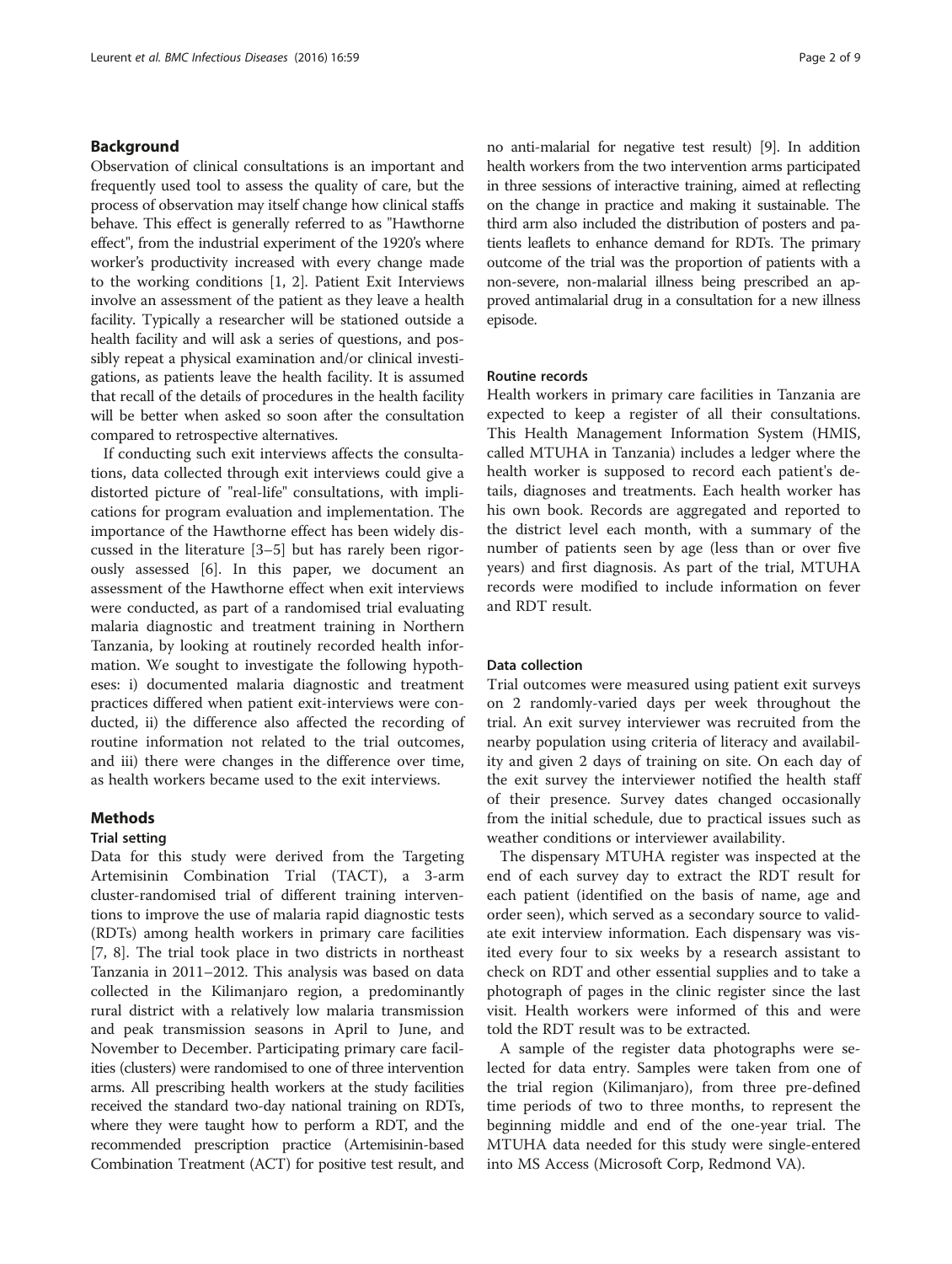Data from the Monday before the first exit survey and the Friday after the last survey (for each health facility) were included in this analysis.

### Measures definition

The main factor of interest, exit survey interview, was defined by at least one record in the TACT exit survey interview database for a given day, for the respective health facilities. We thereafter use the term Hawthorne effect to refer to the differences in indicators on survey compared to non-survey days. The indicators compared came from the MUTHA register completed by the health worker. Our three primary indicators were defined a priori as follow: i) having an RDT result reported, ii) whether an antimalarial drug prescription was reported for patients with a negative reported RDT result, and iii) whether an antimalarial drug prescription was reported for patients without a reported RDT result. Although ACT was the recommended treatment for malaria, the prescription of other antimalarials (likely due to stock outs of the ACTs) was documented and we included the prescription of any antimalarial in our analyses.

Other information from the MTUHA ledger used to asses completeness included the number of records per day and the patient's age, gender, village of origin, previous attendance (during the same year, or for the same health problem in the last 2 weeks) and whether the patient contributed to the national health insurance scheme (subscriber type).

### Statistical analysis

A statistical analysis plan was written and published before initiating the analyses presented here [[10\]](#page-8-0). Data and patients' characteristics were first reported descriptively, overall and by survey and non-survey days. General characteristics (distribution between health facilities, time period, day of the week (Monday-Friday), and patients' characteristics) were compared between survey and non survey days. Differences were tested using Wald tests from appropriate hierarchical mixed-effect models [[11\]](#page-8-0) for each characteristic, taking into account clustering (non-independence) of data within each health facility, and within each day of data collection. Differences identified (days of the week and study period) were controlled for in the remaining analyses using fixed effects.

We investigated a possible Hawthorne effect on the general recording behaviour: number of records and completeness of general patient information (age, gender, village, previous attendance, subscriber type) were compared between survey and non survey days. The number of records per day was compared using a mixed-effect linear regression, with a random effect for clustering by health facilities. Completeness of information was compared using three-level random effect models to take into account the clustering by health facilities and by day of recording. When the mixed-effect models did not converge, simpler models with robust standard error allowing for clustering by health facility were used. The Hawthorne effect on our three primary outcomes was investigated in a similar way, comparing outcomes on survey to none survey days using a three-level random effect model. For each of the three models, we tested the absence of a differential effect by study arm by allowing for an interaction term between the Hawthorne effect and the two intervention arms combined, compared to the control arm.

Our third hypothesis was investigated by testing for an interaction between Hawthorne effect and time, first defined as the three study periods, then defined as a continuous variable in days from study initiation, and testing for a linear and quadratic interaction. To avoid issues of multiple comparisons it was decided a priori to test this hypothesis only on the RDT results recording outcome. Post hoc analyses were conducted to explore further this result, by plotting the change over smaller time periods, and by looking at the interaction between time and Hawthorne effect on the other two primary outcomes.

All statistical tests were two-sided and considered significant at the 5 % level. All statistical analyses were performed with Stata software version 13 (StataCorp, College Station, TX).

#### **Ethics**

The nature and purpose of the trial was explained to participants and written informed consent was sought from heads of the facilities and all health workers. All attendees at study facilities were informed by leaflets and posters in each facility that basic data from their consultation might be recorded for research purposes. This was verbally repeated in the consultation and all subjects were free to refuse with no effect on the services offered. The study was approved by the Ethical Review Boards of the National Institute for Medical Research in Tanzania and the London School of Hygiene and Tropical Medicine (NIMRlHQ/R.8cNol. 11/24 and #5877 respectively). The trial was registered with clinicaltrials.gov (Identifier # [NCT01292707\)](http://www.clinicaltrials.gov/NCT01292707). An independent data safety monitoring board monitored the trial and approved its' overall statistical analysis plan.

### Results

### Data description

Eighteen health facilities contributed to the analysis. A majority  $(n = 16)$  were governmental, and two were funded by a mission. Each health facility typically comprised of three prescribing staff (range two to four), 75 % (39/52) of them above 45 years old, and 72 % (38/ 53) were female. Half (24/48) had worked in the facility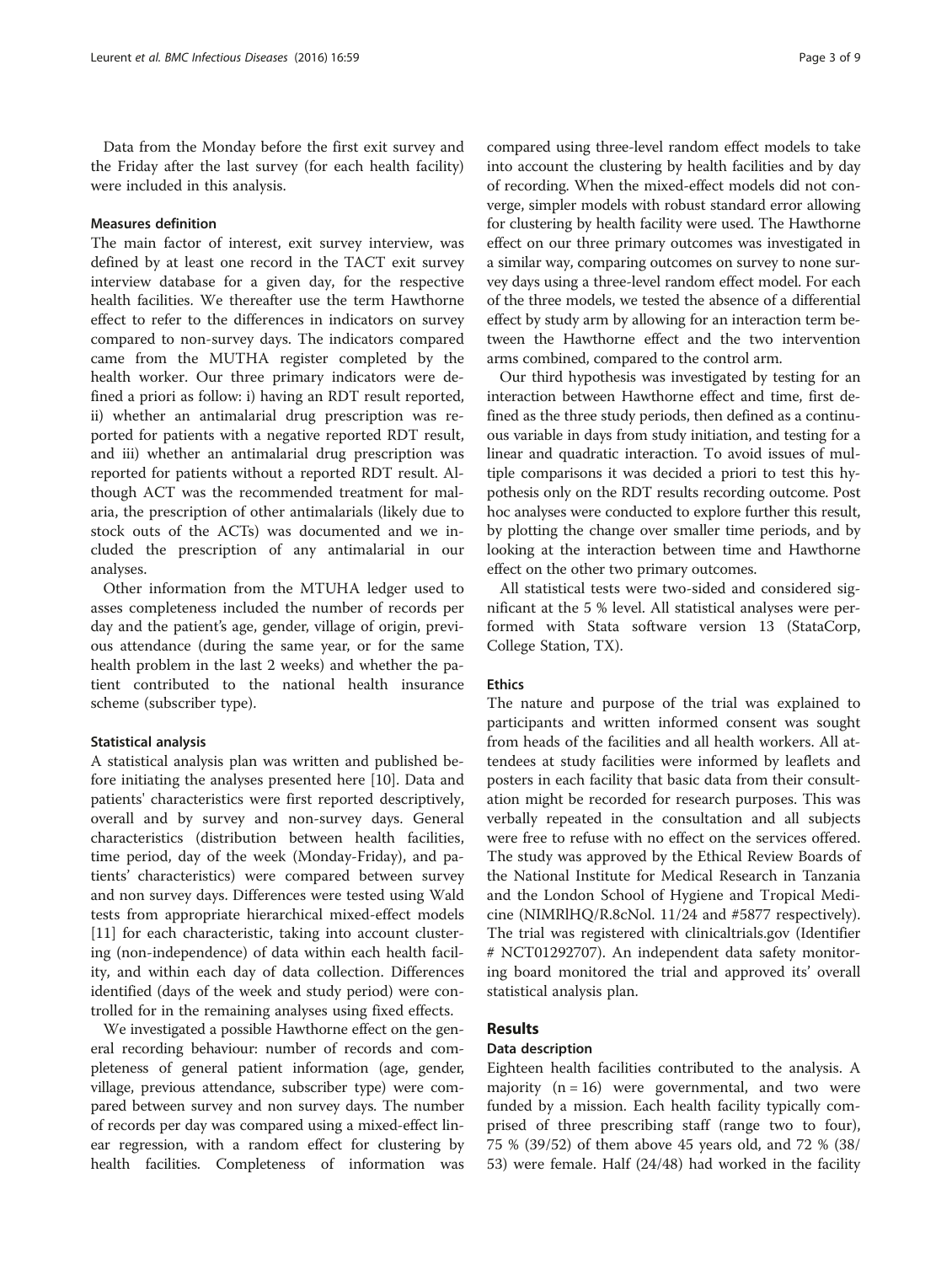<span id="page-3-0"></span>for more than 10 years. There was an equal number (six) of health facilities from each of the three trial arms. Each facility had a median number of 85 days where MTUHA data were available, giving a total sample of 1,520 days for analysis, with 691 (45 %) on days when exit-survey interviews were conducted (Table 1).

With a median of 11 consultation records per day, a total of 19,579 consultation records were available. A

Table 1 MTUHA data description

|                                                   | Overall      |            | Non-survey days |             | Survey days |             |
|---------------------------------------------------|--------------|------------|-----------------|-------------|-------------|-------------|
|                                                   | n            | $\%$       | n               | $\%$        | n           | $\%$        |
|                                                   | Median       | (IQR)      | Median          | IQR         | Median      | (IQR)       |
| Day characteristics                               | $N = 1,520$  |            | $N = 829$       |             | $N = 691$   |             |
| Study period                                      |              |            |                 |             |             |             |
| 1 - February-April 2011                           | 448          | 29.5 %     | 275             | 33.2 %      | 173         | 25.0 %      |
| 2 - June-July 2011                                | 539          | 35.5 %     | 293             | 35.3 %      | 246         | 35.6 %      |
| 3 - January-March 2012                            | 533          | 35.1 %     | 261             | 31.5 %      | 272         | 39.4 %      |
| Number of days per health facility                |              |            |                 |             |             |             |
| Median (IQR)                                      | 85           | $(77-95)$  | 47              | $(40 - 53)$ | 39          | $(36 - 41)$ |
| Number of patient records per day                 |              |            |                 |             |             |             |
| Median (IQR)                                      | 11           | $(7-16)$   | 11              | $(7-16)$    | 12          | $(8-17)$    |
| Patients characteristics                          | $N = 19,579$ |            | $N = 9,834$     |             | $N = 9,745$ |             |
| Age (years) ( $N = 19,340$ )                      |              |            |                 |             |             |             |
| Median, IQR                                       | 12           | $(3 - 36)$ | 12              | $(3-35)$    | 13          | $(3-38)$    |
| Gender (N = 19,530)                               |              |            |                 |             |             |             |
| Male                                              | 8,366        | 42.8 %     | 4,229           | 43.2 %      | 4,137       | 42.5 %      |
| Female                                            | 11,164       | 57.2 %     | 5,569           | 56.8 %      | 5,595       | 57.5 %      |
| Fever <sup>a</sup> ( $N = 9,785$ )                |              |            |                 |             |             |             |
| Yes                                               | 4,521        | 46.2 %     | 1,803           | 41.5 %      | 2,718       | 50 %        |
| Diagnostic and treatment                          | $N = 19,579$ |            | $N = 9,834$     |             | $N = 9,745$ |             |
| RDT recorded                                      |              |            |                 |             |             |             |
| Yes                                               | 3,821        | 19.5 %     | 1,811           | 18.4 %      | 2,010       | 20.6 %      |
| RDT result $(n = 3,821)$                          |              |            |                 |             |             |             |
| Positive                                          | 199          | 5.2 %      | 90              | 5.0 %       | 109         | 5.4 %       |
| Negative                                          | 3,622        | 94.8 %     | 1,721           | 95.0 %      | 1,901       | 94.6 %      |
| AM prescription to RDT positive ( $n = 199$ )     |              |            |                 |             |             |             |
| No AM prescription recorded                       | 52           | 26.1 %     | 21              | 23.3 %      | 31          | 28.4 %      |
| ALu                                               | 85           | 42.7 %     | 46              | 51.1 %      | 39          | 35.8 %      |
| Other AM                                          | 62           | 31.2 %     | 23              | 25.6 %      | 39          | 35.8 %      |
| AM prescribed to RDT negative ( $n = 3,622$ )     |              |            |                 |             |             |             |
| No AM prescription recorded                       | 3,294        | 90.9 %     | 1,553           | 90.2 %      | 1,741       | 91.6 %      |
| ALu                                               | 275          | 7.6 %      | 148             | 8.6 %       | 127         | 6.7 %       |
| Other AM                                          | 53           | 1.5 %      | $20\,$          | 1.2 %       | 33          | 1.7 %       |
| AM prescribed without RDT result ( $n = 15,758$ ) |              |            |                 |             |             |             |
| No AM prescription recorded                       | 15,366       | 97.5 %     | 7,813           | 97.4 %      | 7,553       | 97.6 %      |
| ALU                                               | 275          | 1.8 %      | 160             | 2.0 %       | 115         | 1.5 %       |
| Other AM                                          | 117          | 0.7 %      | 50              | 0.6 %       | 67          | 0.9%        |

Frequencies reported next to characteristics when different from total

<sup>a</sup>Presence of fever was not part of routine data collection and was not always collected

MTUHA Mfumo wa Taarifa za Huduma za Afya (health management information system), IQR 1st and 3rd quartile, ALu artemether-lumefantrine, AM antimalarial drug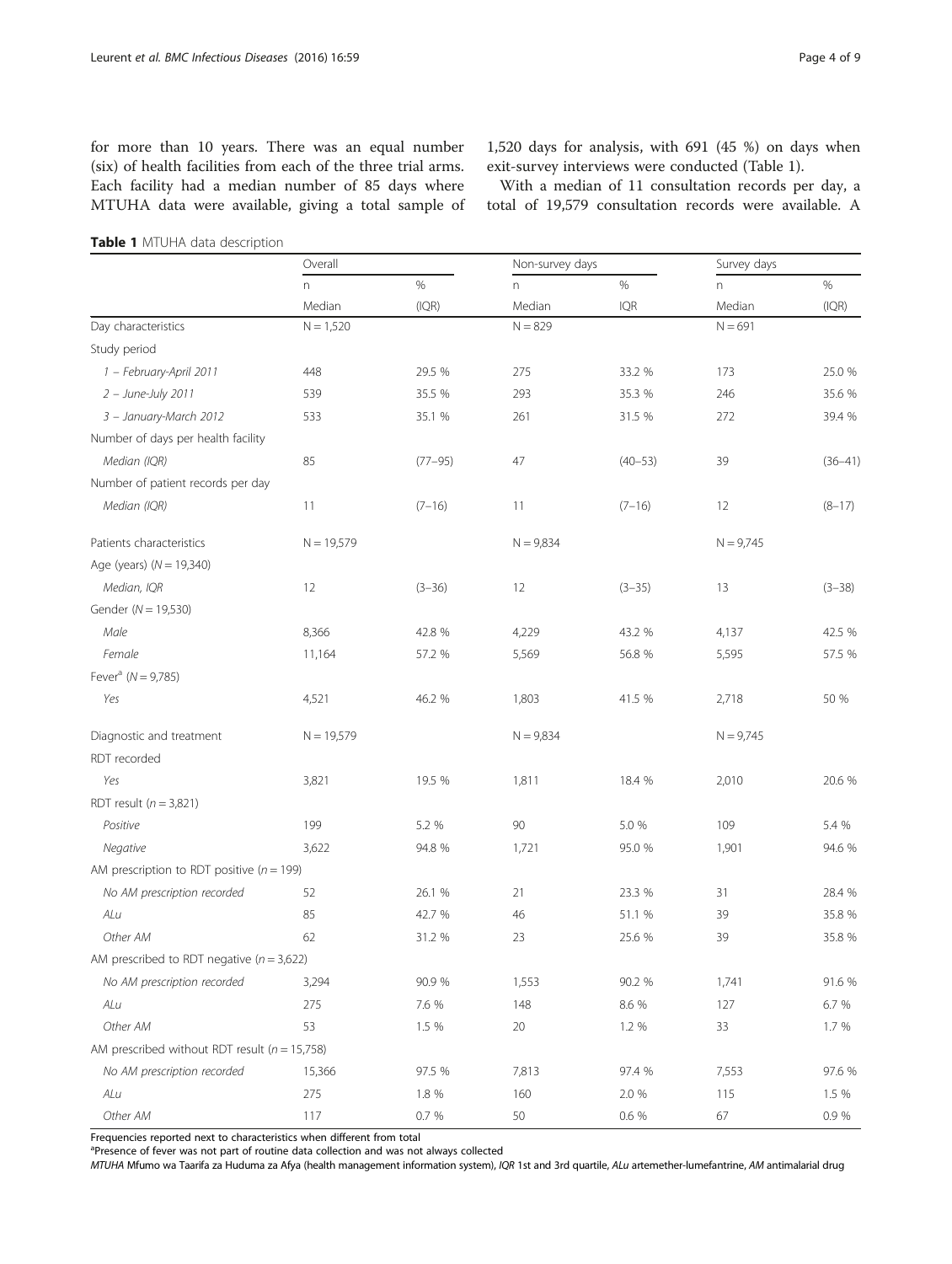majority of patients were female (57 %), the median age was 12 years with 32 % below five years (Table [1\)](#page-3-0). Fever was reported in 46 % of the consultations.

Table [1](#page-3-0) shows details of malaria diagnostic testing and treatment reported in the MTUHA records. RDT results were reported in 20 % of consultations, with 5.2 % reported as positive. When restricted to patients where fever was documented (not reported in table) the proportion with a RDT result was 57 % (2,585/4,521) and 6.8 % (177/ 2,585) of those were positive. An antimalarial drug prescription was reported in 4.4 % (867/19,579) of consultations. The main antimalarial treatment prescribed was artemether/lumefantrine (ALu) (635/867, 73 %).

#### Characteristics of days with and without exit-surveys

Some characteristics differed between days when surveys were conducted and those when no exit survey was done. The proportion of observed survey days per health facility ranged from 36 % to 71 % ( $p$ -value = 0.03). There was also a difference by time period ( $p < 0.001$ ), with a lower proportion of data from surveyed days in the first study period (39 %, vs. 46 % and 51 % in the second and third periods respectively). Survey days were also associated with the days of the week ( $p < 0.001$ ), with 11 % of surveys taking place on a Thursday, and 26 % on a Friday. The distribution of patients' gender and age did not differ significantly between survey and non-survey days ( $p = 0.50$  and  $p = 0.11$ , respectively).

### Hawthorne effect on general recording

Table 2 shows the median number of consultations per day was 11 on non-survey days and 12 and survey days.

| <b>Table 2</b> Hawthorne effect on data recording and malaria practice |  |  |  |
|------------------------------------------------------------------------|--|--|--|
|                                                                        |  |  |  |

Adjusting for time period and day of the week, the difference was significant, with an average of 2.03 more consultations recorded on survey days ( $p < 0.001$ ). The information recorded also differed on days when exitsurveys were conducted. Although age and gender were rarely missing, there was a possible association with more complete recording on survey days. Recording of village of origin, previous attendance, and subscriber type appeared to differ with surveyed days, although the direction of the difference was not consistent. On survey days, previous attendance appeared, although not significantly, less likely to be missing (Odds Ratio (OR) =0.54,  $p = 0.103$ ), whereas village of origin and subscriber's type were more likely to be missing (OR = 1.65,  $p = 0.01$ , and OR = 1.92,  $p < 0.001$ , respectively).

### Hawthorne effect on malaria diagnostic and treatment practice

The comparison of the three primary outcomes between days with and without exit-surveys is reported in Table 2. After adjustment for time period and day of the week, all estimates suggested better practice on survey days, although none were statistically significant ( $p \ge 0.052$ ). There was a small non-significant difference for more RDTs being recorded on survey days (OR = 1.11, 95 % Confidence Interval (CI): 0.98-1.26,  $p = 0.097$ ). The odds of having an antimalarial drug prescribed with a negative RDT result did not significantly differ, with 17 % lower odds on survey days (OR = 0.83, 95 % CI: 0.56-1.23,  $p = 0.343$ ). Prescription of antimalarial when no RDT result was reported was borderline significantly lower on

|                                                     | Non-survey days |          | Survey days |          | Adjusted comparison <sup>a</sup> |                       |                        |
|-----------------------------------------------------|-----------------|----------|-------------|----------|----------------------------------|-----------------------|------------------------|
| Number of consultations per day                     |                 |          |             |          | <b>Difference</b>                | 95 % CI               | р                      |
| Mean (SD)                                           | 11.9            | (7.3)    | 14.1        | (10.3)   | 2.03                             | $1.20 - 2.86$         | < 0.001                |
| Median (IQR)                                        | 11              | $(7-16)$ | 12          | $(8-17)$ |                                  |                       |                        |
| Missing MTUHA information                           | $\sqrt{n}$      | %        | $\sqrt{n}$  | %        | <b>OR</b>                        | 95 % CI               | $\mathcal{P}$          |
| Age                                                 | 133             | 1.4 %    | 106         | 1.1%     | 0.65                             | $0.46 - 0.91$         | 0.011                  |
| Gender                                              | 36              | 0.4%     | 13          | 0.1%     | 0.20 <sup>b</sup>                | $0.05 - 0.86^{\rm b}$ | 0.031 <sup>b</sup>     |
| Village of origin                                   | 5,937           | 60.4 %   | 6,919       | 71.0 %   | 1.65 <sup>c</sup>                | $1.13 - 2.40^{\circ}$ | $0.010^{c}$            |
| Previous attendance                                 | 1,604           | 16.3 %   | 2,127       | 21.8 %   | 0.54                             | $0.26 - 1.13$         | 0.103                  |
| Subscriber type                                     | 4,152           | 42.2 %   | 5,785       | 59.4 %   | 1.92 <sup>c</sup>                | $1.38 - 2.67^c$       | $< 0.001$ <sup>c</sup> |
| Malaria diagnostic and treatment (primary outcomes) | n/N             | %        | n/N         | %        | OR.                              | 95 % CI               | $\mathcal{P}$          |
| RDT result recorded                                 | 1,811/9,834     | 18.4 %   | 2,010/9,745 | 20.6 %   | 1.11                             | $0.98 - 1.26$         | 0.097                  |
| AM prescription with a negative RDT                 | 168/1,721       | 9.8 %    | 160/1,901   | 8.4 %    | 0.83                             | $0.56 - 1.23$         | 0.343                  |
| AM prescription without a RDT result                | 210/8,023       | 2.6 %    | 182/7,735   | 2.4 %    | 0.73                             | $0.53 - 1.00$         | 0.052                  |

a<br>Comparison of survey days to non-survey days, from mixed-effect logistic regression, adjusted for day of the week (Monday-Friday) and study period. Analyses based on three-level hierarchical models (with health facility and day of data collection as random effects), except for number of consultations per day, based on a two-level hierarchical model (health facility as random effect)

<sup>b</sup>Unadjusted, due to sparse data

<sup>c</sup>One-level logistic model, with robust standard errors for health facility clustering, due convergence failure for the hierarchical model

RDT Rapid Diagnostic Test, AM Antimalarial treatment, SD Standard deviation, OR Odds Ratio, CI Confidence Interval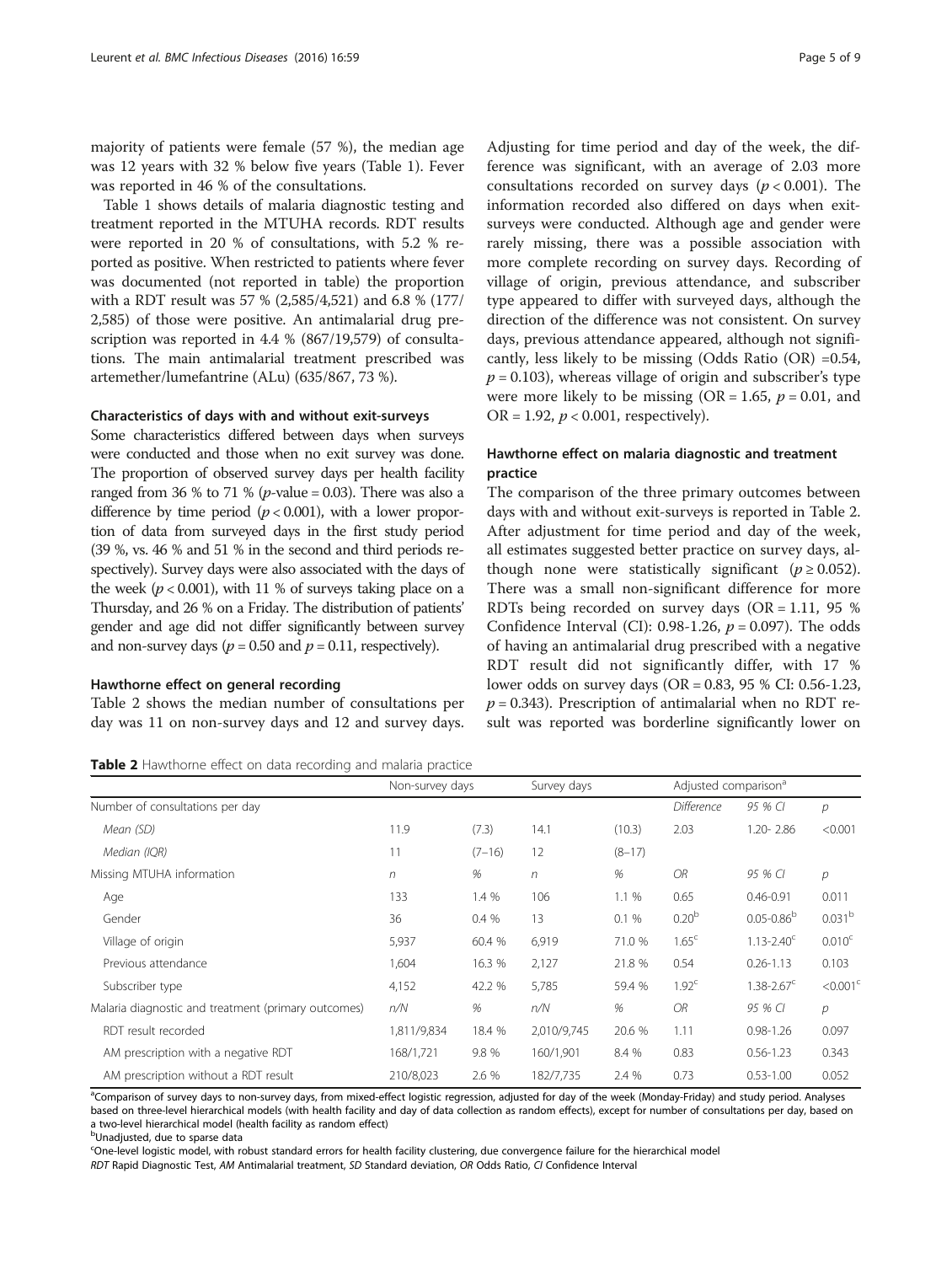<span id="page-5-0"></span>survey days, with 27 % lower odds (OR = 0.73, 95CI: 0.53- 1.00,  $p = 0.052$ ).

There was no indication of effect modification between trial arms (significance of interaction term  $p = 0.805$ ,  $p = 0.800$ ,  $p = 0.604$ , for the three outcomes, respectively).

#### Change in Hawthorne effect over time

We investigated whether the difference between survey and non survey days appeared to change over time. There was significant heterogeneity of the Hawthorne effect on RDT recording by period, with lower rates of RDT recording on survey days during the second period  $(OR = 0.76)$  than in the first and third periods  $(OR = 1.20)$ and 1.62, respectively) (Fig. 1). The test for interaction was significant ( $p < 0.001$ ). When the Hawthorne effect was modelled by a linear and quadratic term for time effect, the quadratic term was significant. The odds ratio for the association between survey days and RDT recording increased of 0.3 % for every 100 squared days  $(OR = 1.003, p < 0.001).$ 

To explore further this result, two post hoc analyses were conducted. The first one was to plot the Hawthorne effect by smaller time periods to see in more details the change over time. The quadratic shape of the change in Hawthorne effect remained, with higher effect at either ends of the study period (see Additional file [1](#page-7-0)). The second post hoc analysis explored the interaction for the two other primary outcomes. None of them showed evidence for heterogeneity of Hawthorne effect by study period (see Additional file [1](#page-7-0)), with the interaction terms not being significant ( $p = 0.43$  for antimalarial drug prescription with a

negative RDT, and  $p = 0.55$  without a RDT result). The suggestion of a possible quadratic effect remained but confidence intervals were wide. In all cases, none of the three outcomes suggested a consistent reduction over time in the trend towards a Hawthorne effect.

### **Discussion**

We assessed indicators of case management, which were the subject of the research study and might therefore have been influenced when health staffs were under observation. This study did not find strong evidence that the presence of the exit survey altered the prescribing behaviour of health staff.

There is an increasing need to capture and monitor the performance of health staff in resource poor countries as investments in health services increases and the tasks expected of health staff become more complex and diverse. However there are relatively few established methodologies to capture the content of the consultation in primary care settings. One can review routine documentation of the consultation, although the reliability of self-reported practices is uncertain [[12](#page-8-0)]. A commonly used alternative is to observe the consultation directly [[13, 14\]](#page-8-0). This may be complemented by a repeat consultation by an "expert" immediately after the consultation of interest [\[15, 16](#page-8-0)]. These methods have a variety of potential limitations including the cost and practicality of having qualified health professionals to observe or repeat a consultation, and the strong influence that a peer observation may have on health workers. The patient exit survey is an interesting alternative [\[17](#page-8-0)–[19\]](#page-8-0), as it might reduce errors associated with inaccurate completion of



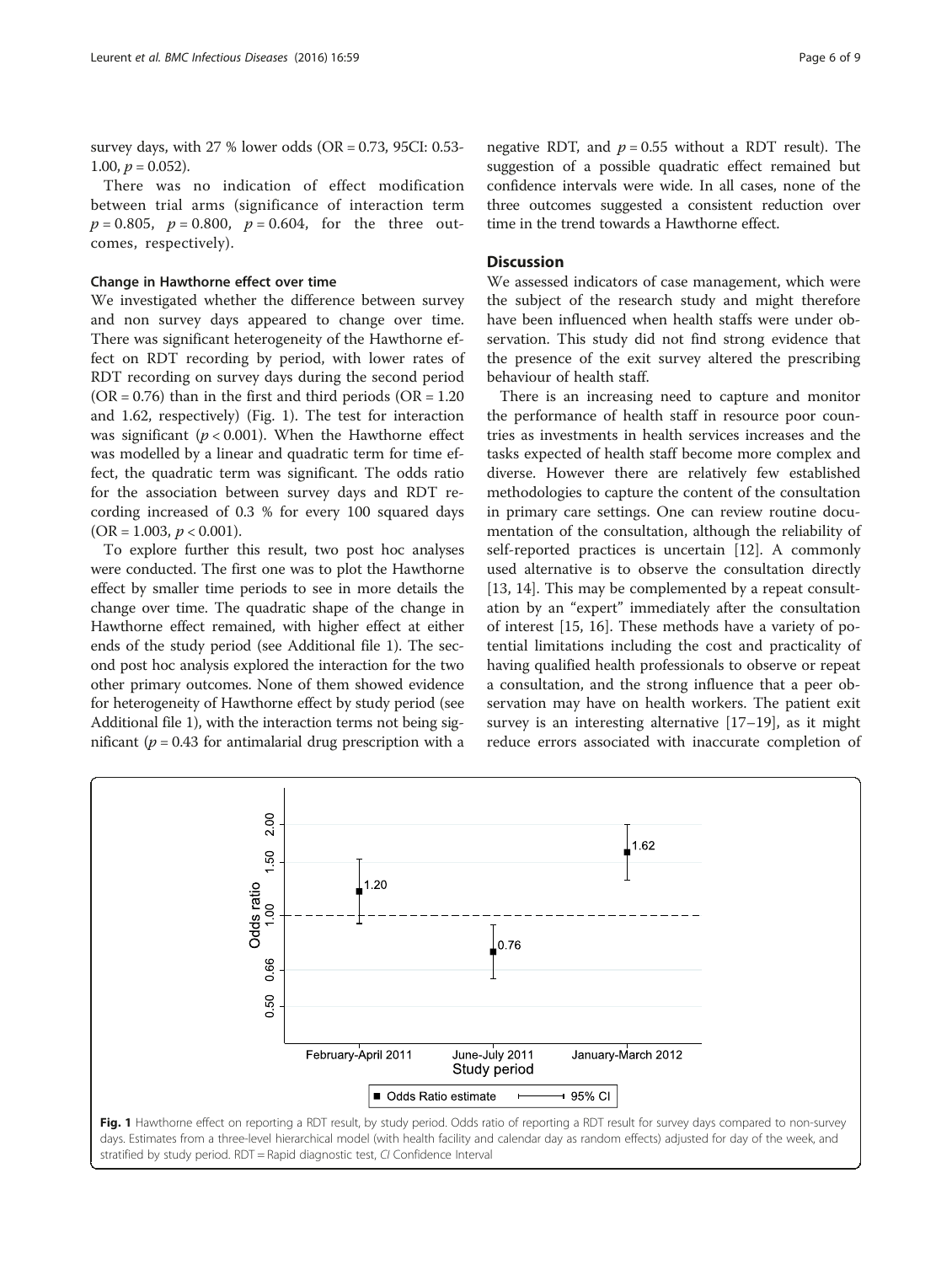routine records and minimise patient recall by asking about the content of the consultation immediately after its completion.

### The Hawthorne effect

All of these methods have the potential to alter the behaviour of health workers by creating anxiety, raising awareness from the novelty of the situation, or a desire to satisfy the expectation of the researchers. This 'observer effect' is generally referred to as the Hawthorne effect after the studies conducted in the Hawthorne electronics factory in the late 1920's in Michigan, USA [[1, 2](#page-8-0)]. Although definitions vary widely, it usually relates to the difference in someone's behaviour when aware they are participating in research, or under scrutiny, as opposed to their behaviour in a more 'natural' setting. Rigorous evaluation of this effect is however limited [\[6](#page-8-0)], possibly explained by the complexity of this contextspecific and multi-components concept, and also the challenges of measuring it without inducing it. Some studies have looked at the effect of direct observation on medical consultations [[20](#page-8-0)–[22](#page-8-0)]. Although the design was usually before and after and other factors could have influenced the result, they generally observed difference toward better practices when health workers were being observed. This study is, to our knowledge, the first evaluation of the Hawthorne effect when conducting patient exit interviews.

### Discussion of findings

Our primary results found no strong statistical evidence of important differences in clinical practice on days when exit surveys were conducted, but the differences we found were all in the direction of improved clinical practice on days when exit interviews were performed. The point estimates of effect size are modest, lying between 0.73 and 1.11, but with a lower confidence interval extending down to 0.53 for one of the outcomes. These results have implications for the interpretation of data captured through exit interviews and should be kept in mind when extrapolating data from exit surveys to "real world" practices. In the case of the TACT trial for example, the proportion of patients "appropriately treated" captured using exit interviews, could be an over-estimate.

The efficacy estimates could also be affected if the extent of the Hawthorne effect differed across trial arms, but this was not suggested by our analysis. All methods to assess case management have limitations [\[23\]](#page-8-0) and the most complete overall picture is likely to result from triangulation of the results from a variety of methods.

It is pertinent to consider why the Hawthorne effect comes about. It is possible that participants become more attentive to their whole work routine, even for aspects of care which are not under scrutiny. On the other hand, by trying to excel in the practice being assessed, health workers may neglect other aspects of care. In our study we found suggestions of better record-keeping in the MTUHA book on the days where exit-surveys were conducted. This could suggest that consultations were more systematically recorded on the days where an external observer was present. There were also some indications of differences regarding completeness of other MTUHA information; however these results are to be interpreted with caution as the pattern of completion of some of the information remained unclear, and an appropriate statistical model could not always be performed.

The last hypothesis explored in this paper was the change in Hawthorne effect over time. The initial assumption was that the novelty effect may tend to reduce over time, as participant become used to being observed, and their 'natural' behaviour would return and dominate the observation-conditioned behaviour. The change in Hawthorne effect over time on our primary outcome (RDT uptake) was not as expected, as significant decrease, and then increase, in observer effect was observed (Fig. [1](#page-5-0)). In the second period of the study, health workers were significantly less likely to report an RDT result on survey days, for reasons which remain unclear. One hypothesis was that it could be related to the regular visits by research team to check supplies, after which health workers could have been more motivated to demonstrate good performance (even if this was not the aim of these visits). However visits were regular and do not seem to explain the curvilinear pattern. Seasonal variations in malaria transmission rates did not seem to explain the pattern either. More importantly, however, we did not find any suggestion of a reduction in the Hawthorne effect over time, on any of the three outcomes. Although it is often assumed than any Hawthorne effect would reduce over time we did not find any evidence of this here, and no such effect was actually evident in the original Hawthorne studies [[24\]](#page-8-0).

Some other interesting secondary findings include that no evidence was found for differences in Hawthorne effect between trial arms, which did not support that health workers in the intervention arms paid more attention to their practice on days when trial outcomes where measured, in order to satisfy the wishes of the investigators [[25](#page-8-0)]. Another issue arising is the difficulty of working with routine data, particularly when coming from a handwritten book, then transferred into a database via photographs. Not all book pages could be recorded, and some patterns of information availability were surprising, for example the recording of the "village of origin" was completely missing on some days, and completely recorded on some other, without a clear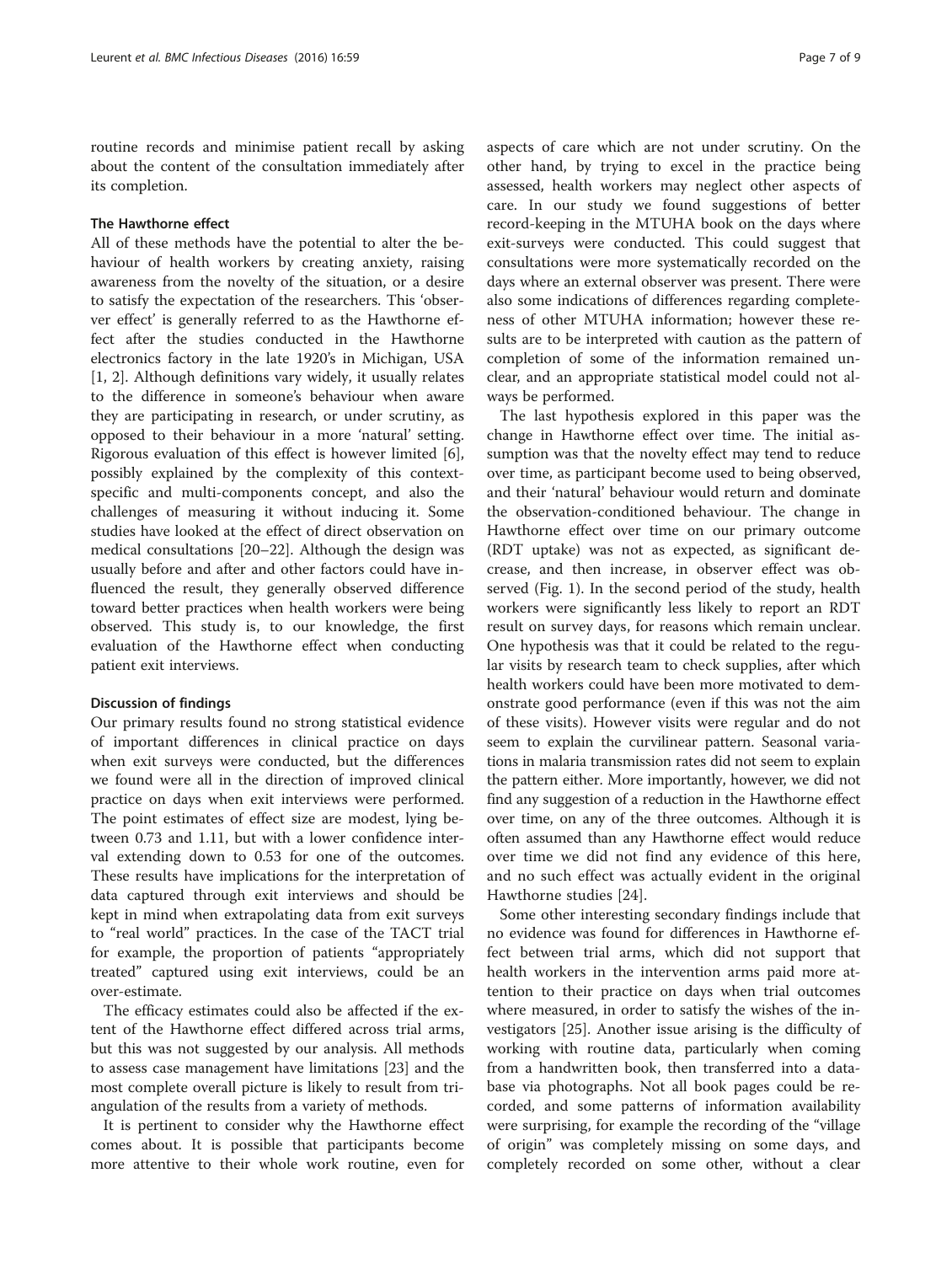<span id="page-7-0"></span>explanation (such as different health workers, or variations in book format or workload). Electronic routine data recording could facilitate access and improve consistency, and recently introduced integrated systems of RDT reading and recording may also offer useful benefits [[26\]](#page-8-0).

#### Generalisability

It seems likely that the Hawthorne effect is sensitive to the context of the study and our findings may not apply to other settings or methodologies. Our study was conducted in health facilities participating in a randomised trial, in one region of Tanzania, representing a very specific context. However use of exit surveys is common and the findings have some wider implications. There are clearly some specific conditions that are likely to modify the Hawthorne effect and these include any situation where some level of reward or sanction could result from the result of the study, or at least where it is expected as such by the health worker. The perception of an exit survey conducted as part of a trial may well be different from one conducted as part of a national monitoring programme. In addition it seems that more intense observation such as might occur with a researcher actually observing the consultation or where the consultation is replicated by an expert could also be expected to result in modified behaviour and our results are unlikely to apply to these situations. Having the interviews performed by a trained non-health professional from the community, may have reduced the fear of judgment for the health workers.

### Limitations

The study has a number of limitations. Firstly there was some knowledge among health staff that their routine records would be reviewed, although they were informed that this would be primarily to document the RDT result. All staffs were reassured that the results of the study would only be accessible to research staff and that data on individual health facilities or staff would not be revealed to anyone outside of the research team and in particular to senior or supervisory staff of the health clinics. Nonetheless, the trial could have affected the feeling of "scrutiny", and health workers may have paid more attention to their practice even on days when exit surveys were not conducted, which would have reduced the apparent Hawthorne effect. The second major limitation is the reliance on completion of basic records and assumption that what was written was a true reflection of what was done. This is an inherent limitation of any study that aims to capture health worker performance without access to information obtained from direct observation. However, the main interest of the study was to investigate whether exit-surveys resulted in systematic

difference in recording - we should therefore speak more of differences in 'recording' than differences in actual 'practice'. Data used for this analysis were based on single data entry of photographs of the MTUHA records, and may not reflect the exact content of the book. For example, instances were reported where data could not be entered because the photos could not be read. Across the study periods, the median number of health facilities with data available on any specific day was 15 (out of 18). Again, this should not influence the assessment of the Hawthorne effect results if this is independent of survey days, but could bias the results otherwise (e.g. if health worker paid more attention to readability on days where exit surveys were conducted). Because survey were conducted on two randomly selected days per week, this design controlled for potential differences, and allows us to attribute the observed difference to the exit interview itself. However the schedule was not always strictly followed (see methods) or other biases could have occurred. We indeed observed differences in survey rates between health facilities, study periods and days of the week. We controlled for these factors in our analysis, but other unmeasured factors could have differed between surveyed and non-survey days and biased our findings. Another consideration is that what is reported here may not be considered as the whole Hawthorne effect, which would capture any difference in behaviour within and outside the research context. Here we have been able to capture the effect of conducting exit-surveys, but if health workers behave differently in general (even on days not monitored) because of participating in a trial, this would not have been captured here.

### Conclusion

Exit surveys of primary care consultations using staff recruited from the nearby community may have a modest effect on the clinical practice observed. It is important to consider the possibility of a Hawthorne effect when evaluating health interventions or monitoring routine health service provision, and to consider the extent to which this may alter the point estimates generated.

### Additional file

[Additional file 1:](dx.doi.org/10.1186/s12879-016-1362-0) Change in Hawthorne effect over time, exploratory analyses. (PDF 9 kb)

#### Competing interests

The authors declare that they have no competing interests.

#### Authors' contribution

BL developed the analysis plan, performed the analysis, and supervised the writing of the manuscript. HR developed the original idea, supervised the data collection, and reviewed the analysis and results. HM supervised all aspects of data collection. FM assisted with the interpretation of data. DS developed the original idea, and reviewed the analysis and results. All